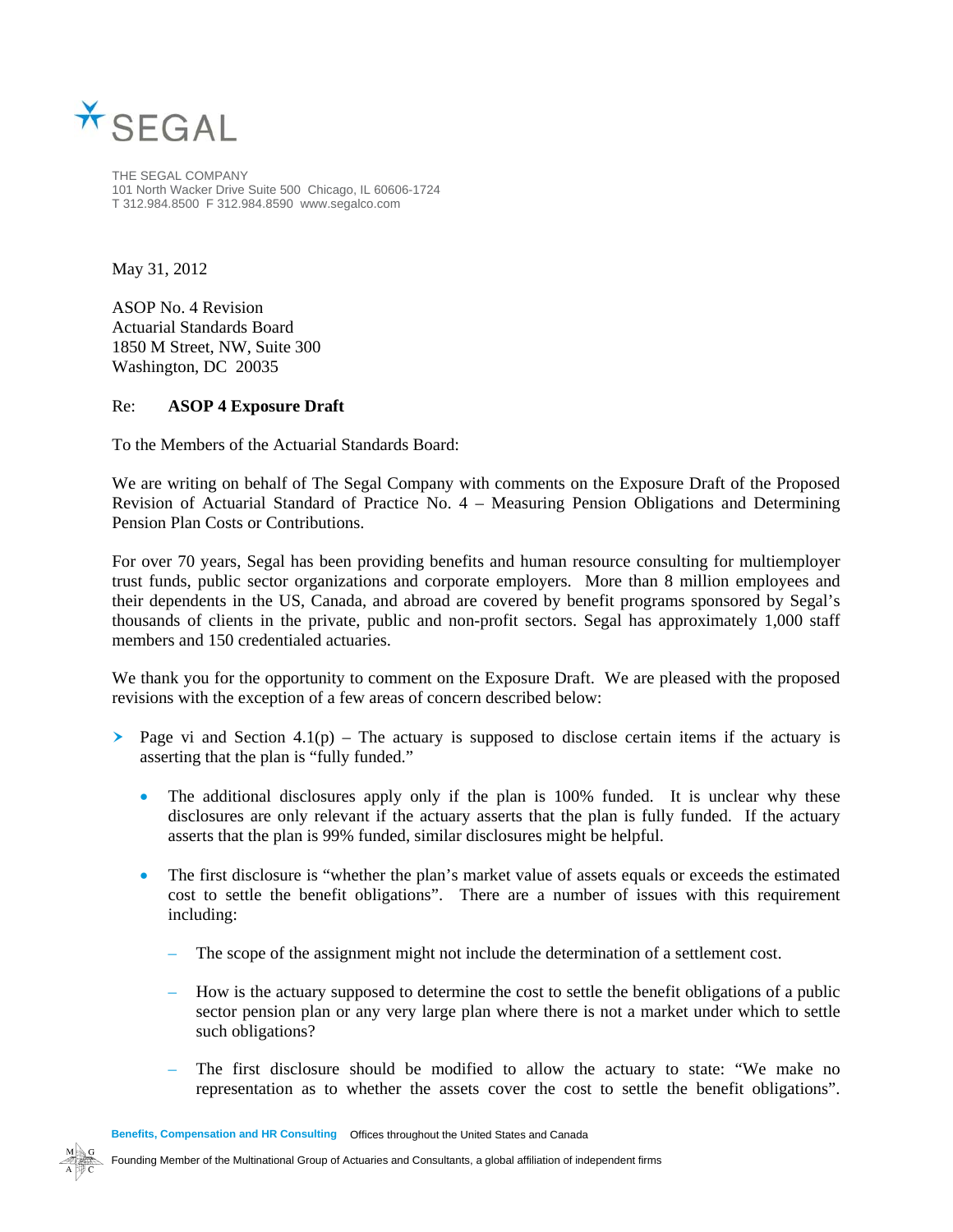ASOP No. 4 Revision Actuarial Standards Board May 31, 2012 Page 2

- The second disclosure that fully funded is a temporary measure at a particular point in time applies to every measure of pension obligations, pension plan costs, and contributions. This disclosure seems to put an undue importance on the fully funded temporary measure that could apply to all measurements.
- The third disclosure requires a statement as to whether there is a significant risk that the fully funded plan would cease to be fully funded. This disclosure is not clearly defined – what is a significant risk, and more fundamentally, why is this event characterized as a risk? For example, should the actuary state that there is a significant risk if future asset investment returns fall short? Is a plan at "risk" of ceasing to be fully funded if that result would be expected if future contributions are not made?
- We believe the fourth disclosure could be modified to cover any accrued liability and not just "present value of accrued benefits". In addition, the disclosure could reflect that even though a plan is fully funded, additional contributions would routinely be required for future costs for current employees or for new entrants.
- $\triangleright$  Page vii, last paragraph It is unclear whether "economic" is supposed to be a synonym for or a subset of "market" value of liabilities. If these terms are supposed to mean the same thing, then it is confusing to introduce the less well defined term "economic" liability. If the two terms have different meanings, then they should be defined separately. If the two terms have the same meaning, then we suggest consistently using "market" instead of "economic".
- $\geq$  Page x, number 4 The Board asked: "Is the lack of prescribed assumptions for determining a market-consistent present value a deficiency in the proposed standard?" We believe that this is not a deficiency. There is a debate about what "market-consistent" means, particularly for a public sector pension plan or any very large plan where there is no market to annuitize the benefit payment stream.
- Section  $3.7 -$  Our general observation is that while Section 3.7 seeks to classify types of present values, in fact it focuses primarily on the discount rates used to determine those present values. While the type of discount rate is certainly important, the details may be more appropriate for ASOP No. 27. Section 3.7 of ASOP No. 4 could then incorporate the role of the actuarial cost method when categorizing the basic types of actuarial measures of a pension obligation, as well as the role of assumptions besides the discount rate.
- Section 3.7.2 and Section  $3.7.3$  Even within the discount-rate-based structure of the Exposure Draft, the relationship between these two sections can be improved by recognizing that market-consistent present values (as now discussed in 3.7.3) are actually a broader class of market related present values. That class includes those based on discount rates that are considered market-consistent as well as those that are more generally based on market levels of interest rates.

This could be accomplished by having 3.7.2 briefly state this broad class of market related or market derived values. Section 3.7.2.a would define market-consistent present values using the text now in 3.7.3. Then 3.7.2.b would describe other market related present values whose discount rates are not strictly market-consistent. A common example of the latter is the PPA 2006 segment rates, which are based on a 24-month average of market rates.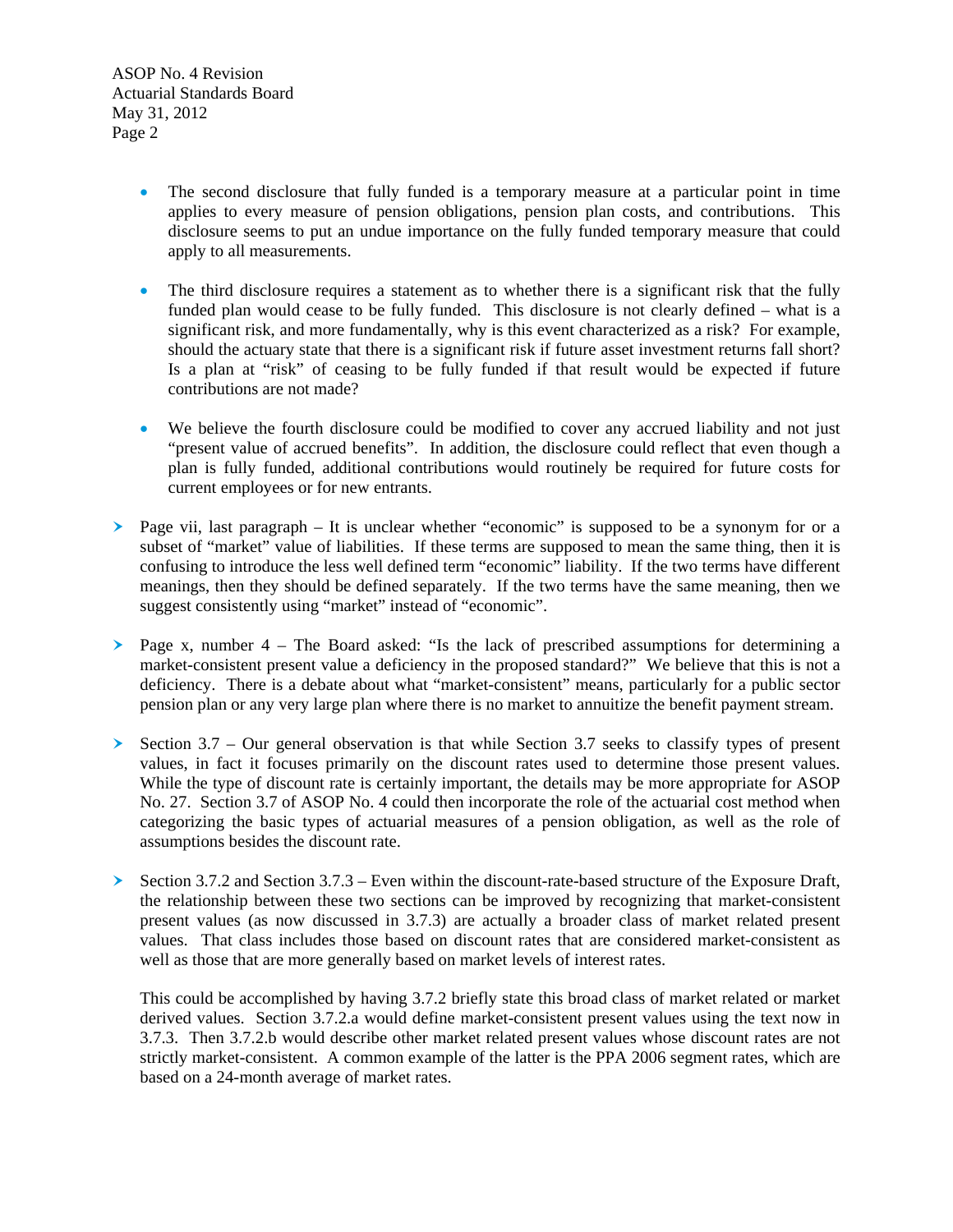ASOP No. 4 Revision Actuarial Standards Board May 31, 2012 Page 3

> This structure also recognizes that the line between market-consistent and more generally market related is not always clearly drawn. For example, again under PPA 2006, the "full yield curve" is based on a month long average of observed market rates. Whether that is too long an average to be market-consistent is subject to debate. Having all the market related rates in a single broad category (i.e., 3.7.2) would help reduce the need to classify discount rates based on how rigorously marketconsistent they are.

> That would leave the new Section 3.7.3 for "other" present values, those that are not based on plan assets but are also not generally based on market interest rates. We further recommend that examples be provided in this new Section 3.7.3. One such example would be when the actuary is asked to value the liabilities of a plan using a company's internal rate of return as the discount rate.

- Section 3.7.3 (Note that under our suggestion above, this section would become 3.7.2 a.) This section contains the statements: "A market-consistent present value is one that is consistent with the price at which expected plan benefit payments would trade in an open market between a knowledgeable seller and a knowledgeable buyer. The existence of a deep and liquid market for pension cash flows or for entire pension plans is not a prerequisite for this present value measurement." When there is no such market, either no market at all or just a shallow and illiquid one, how is the basis for this measurement supposed to be determined? The language in this section is unclear as to how to apply it to a large retirement plan whose cash flows are larger than the capacity of the bond market. In addition, item c uses the term "economic value" which is not defined in the statement. Item c should be revised to say "If the actuary uses an measurement for assessing the present value based on financial economic theory, it might be appropriate for the actuary to measure benefits earned as of the measurement date and reflect default payment risk."
- Section  $3.13.3$  If the actuary does not select the contribution allocation procedure, disclosure is required "If, in the actuary's professional judgment, such a contribution allocation procedure is significantly inconsistent with the plan accumulating adequate assets to make benefit payments when due..." What does the term "significantly inconsistent" mean? The meaning could range from the actuary believing that the plan will be insolvent to a short or mid-term decrease in the projected funded ratio. This requirement should be clarified, perhaps by including examples of what outcomes "significantly inconsistent" is meant to describe, or perhaps by referring to Section 3.13.1.
- Section 3.13.4 and  $3.13.5$  The standard should clarify that "the expected cost progression" implications" can be satisfied by describing the trend in future funded status measures or increasing contribution requirements rather than by producing the projection itself. In certain cases, a short-term projection of the costs could be required (for example, if the actuarial assets are outside a certain corridor of the market value of assets). The standard should clarify whether a short-term projection is intended. In addition, please see comment on Section 4.1(l).
- Section 4.1(i) Disclosure is required of the "general description of the implications" of the chosen actuarial present value type. We believe it is appropriate to disclose the type of present value in a work product. The disclosure of the implications is concerning and subject to interpretation. example of an implication for a present value that is asset based is that it might create an incentive to adopt riskier investment policies. The actuary may not be in a position to make this assessment, as there are likely to be other considerations and this assessment may not be applicable to the intended audience. The example of an implication for a present value that is not based on assets is that it might create an incentive to adopt a different investment policy. Again, the actuary may not be not in a position to make this assessment and this assessment may not be applicable to the intended audience.